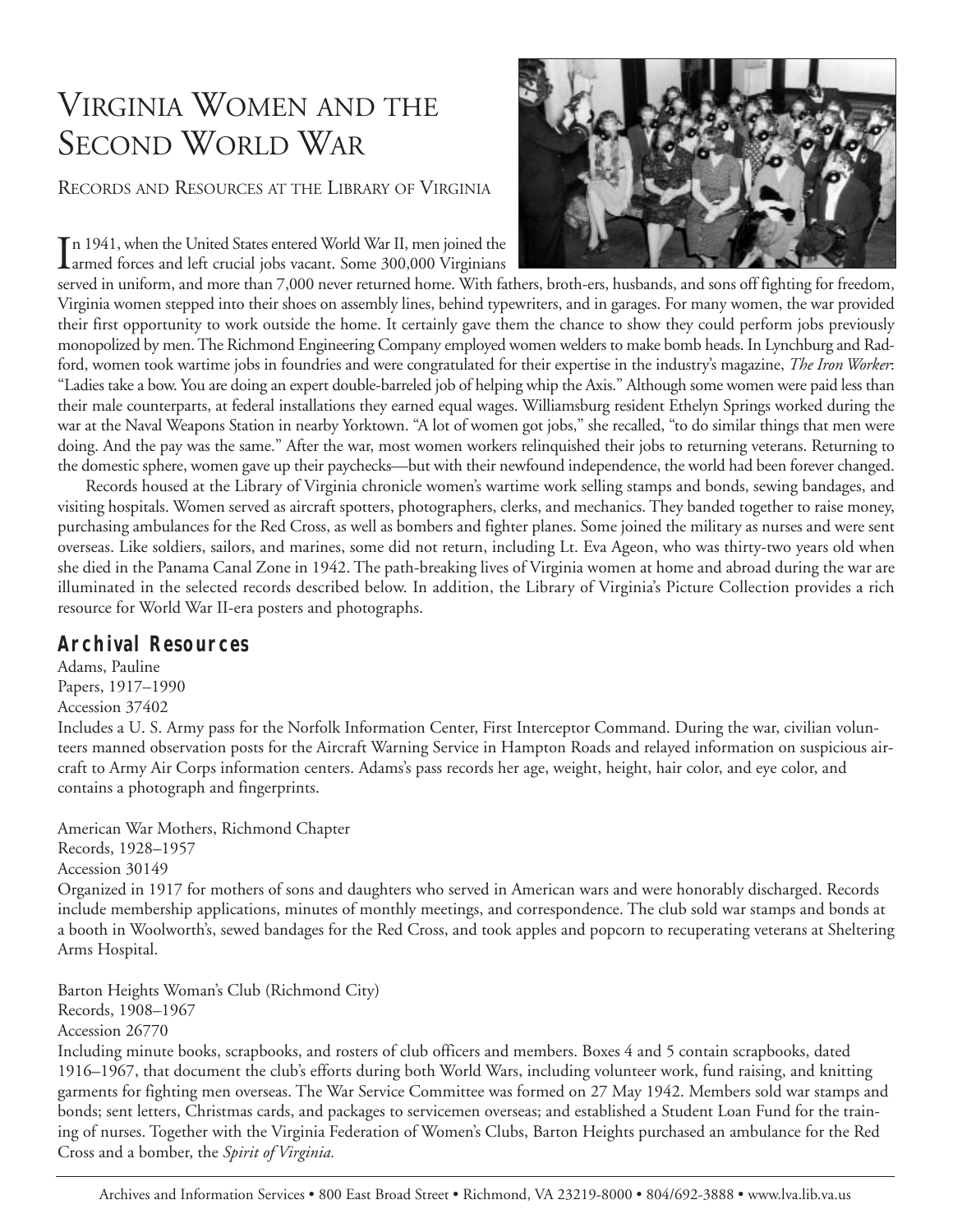Crouch, Kenneth E. Scrapbooks, 1941–1945 Accession 37524

Scrapbooks compiled of newspaper clippings concerning Bedford County men and women who served in the armed forces during World War II. Of 35 Bedford soldiers in the first assault wave on D-Day, 19 died in the invasion's first fifteen minutes and 2 more died later that day. The deaths from the town of Bedford were the highest per-capita loss from any United States community on 6 June 1944. Bedford is the location for the National D-Day Memorial.

These scrapbooks contain newspaper articles and photographs of local men and women in the service, including Lillian Patterson, a WAC stationed at Fort Benning, Georgia; Vera Creasy, the recipient of a Good Conduct Ribbon for her work at the Red River Ordnance Depot in Texarkana, Texas; and Helen Kathleen Allen, an army nurse stationed at New Haven, Connecticut. A photograph of Lt. Allen in uniform appeared in the paper next to a photograph of her brother, John, a private stationed overseas.

Office of Civilian Defense (RG 55)

General records, 1940–1945

Scrapbooks, 1940–1945

Including official minutes, correspondence, and publications, as well as a draft history of civil defense in Virginia during World War II. Records currently closed for processing. See also *Civilian Defense News,* published 1942–1944 (Film 1226), *Salvage Bulletin* 1942–1945 (Film 1673), and Marvin W. Schlegel's *Virginia on Guard: Civilian Defense and the State Militia in the Second World War* (1949).

Scott, Sammy Papers, 1910–1943 Accession 34652 Typed reminiscences of Scott, a high school teacher in Chester, Virginia, a member of the Camp Lee Motor Corps, and an aircraft spotter.

U. S. Army Signal Corps Photograph Collection

Hampton Roads became a crucial base during World War II, and many of the photographers, clerks, medical personnel, mechanics, and administrators employed there were women. These photographs (available on the Library's Web site) show women pouring coffee, boarding ships bound for Europe, and changing tires in the motor pool.

U.S.O. Histories

World War II History Commission (RG 68)

Histories for Virginia U.S.O. clubs, both black and white, some containing lists of members and photographs. Segregation laws in Virginia prevented African American servicemen and women from attending white U.S.O. facilities; as a result, African American community leaders often stepped in to offer an alternative. The Bruton Heights club in Williamsburg, for example, served black servicemen and women in a local school, while white soldiers and sailors frequented a separate club on Duke of Gloucester Street.

Virginia Federation of Women's Clubs Records, 1907–1958

Accession 25115

Records documenting the history of the federation's contribution to Virginia's social welfare, including research materials for Etta Belle Walker Northington's *The Virginia Federation of Women's Clubs,* 1907–1957, photographs, yearbooks, scrapbooks, and club histories. Also includes information on home front service during World War II (organized by the club's Department of War Service) and a war bond scrapbook, 1943–1946, chronicling the efforts of Virginia club women to sell bonds and raise money for military equipment during World War II.

*Under the leadership of Coeburn native Cynthia A. Boatwright (whose son-in-law was killed in action on Luzon in 1945), the* federation purchased two ambulances for the Red Cross, then turned its fundraising efforts to establishing nursing scholarships. Two fighter planes were purchased through the efforts of the Virginia clubs, the *Wings of the Alexandria Woman's Club i*n 1944 and the *H. J. Miracle,* for the Hilton Village Juniors, in 1943. These efforts to raise money for the purchase of planes are documented in a Bomber Campaign Publicity Scrapbook, 1941–1944.

Local club work during the war is vividly described in district reports from across the state. The Salem Woman's Club, for example, sent thirteen dozen diapers to the Virginia Council of Churches for needy infants in Europe; the Junior Women's Club in Marion prepared a care package for every Smyth County resident who enlisted; and the Community League in Big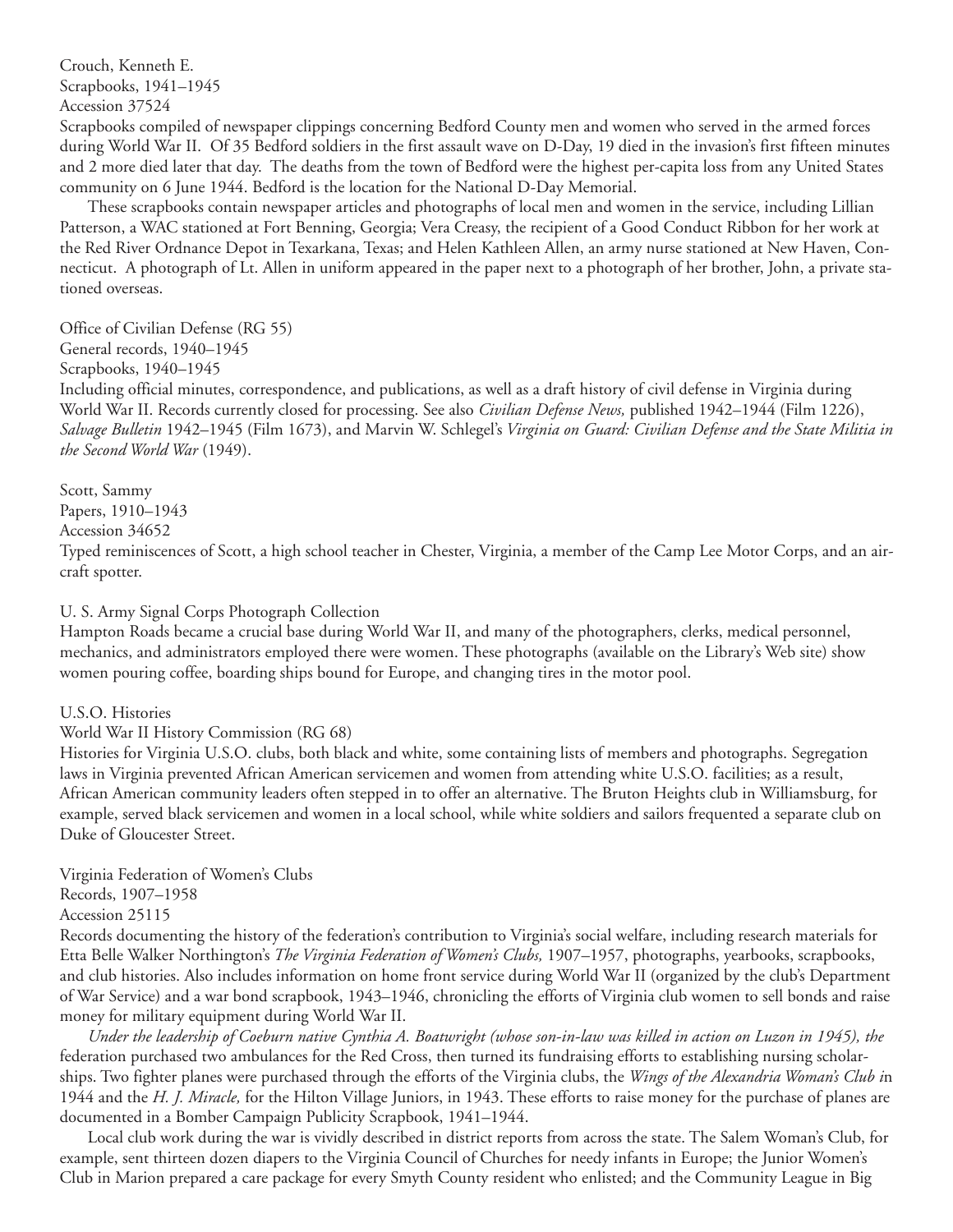Stone Gap prepared lunches for draftees who were traveling by bus to induction centers. For additional material and club histories, see Accession 34148 and *The Virginia Club Woman* (1928—), the official publication of the Virginia Federation of Women's Clubs.

War Memorial Commission Records, 1953–1983 Accession 33938

In 1950, the General Assembly adopted the World War II Memorial Bill, declaring that it was "fitting and desirable that the Commonwealth of Virginia should accord appropriate and useful recognition to these patriotic Virginians whose service and sacrifice contributed substantially toward bringing the war to a victorious conclusion." This collection includes architectural drawings, blueprints, correspondence, newspaper clippings, and photographs concerning the memorial, which was dedicated in Richmond on 29 February 1956. Initially planned to recognize casualties among servicemen and women during World War II, the structure also honors Virginia's war dead from Korea and Vietnam.

#### World War II History Commission (RG 68)

The World War II History Commission was established by an act of the General Assembly passed on 8 March 1944 "to collect, assemble, edit, and publish . . . information and material with respect to the contribution to World War II made by Virginia and Virginians." Between 1944 and 1948 the commission published several volumes including a roster of war dead.

Manuscript materials include correspondence and data files, 1941–1950 (Accession 27544), reference notes, newspaper clippings arranged by subject, and scrapbooks. The Personal War Service Records of Virginia's War Dead, 1942–1945 (Accession 24805) includes letters, military service records, newspaper clippings, and photographs. *The Gold Star Honor Roll of Virginians in the Second World War* (1947), edited by W. Edwin Hemphill, was compiled from this collection. Also included are separation notices and reports, 1942–1946 (Accession 23573) for Virginia service men and women, providing brief descriptions of civilian background and military service. This collection is currently being processed.

### **Contemporary Printed Sources**

The publication of books was regulated during the war. Most volumes carried a standard statement: "This book has been produced in conformity with wartime economy standards. The amount of reading matter has in no way been curtailed—when necessary, more words per page are used. Thinner books and smaller books will save paper, cloth, metals, transportation and storage space and will conserve manpower."

Banning, Margaret Culkin. *Women for Defense*. New York, 1942.

Carson, Julia M. H. *Home Away from Home: The Story of the USO*. New York, 1946.

Dietz, Frieda M. *How to Be the Smart Woman in War Time*. Richmond, 1943.

Flikke, Col. Julia O. *Nurses in Action: The Story of the Army Nurse Corps*. Philadelphia, 1943.

Glover, Katherine. *Women at Work in Wartime*. New York, 1943.

Gorham, Ethel B. *So Your Husband's Gone to War!* Garden City, N.Y., 1942.

Greenbie, Marjorie B. *The Art of Living in Wartime*. New York, 1943.

Meyer, Dickie. *Needed—Women in Aviation*. New York, 1942.

Ross, Nancy Wilson. *The Waves: The Story of the Girls in Blue*. New York, 1943.

Shea, Nancy. *The WAACS*. New York, 1943.

Spencer, Louise Reid. *Guerilla Wife*. Chicago, 1945.

Steele, Evelyn. *Wartime Opportunities for Women*. New York, 1943.

War Department. Civilian Personnel Division. *You're Going to Employ Women.* Washington, D.C., 1943.

War Finance Committee. Women's Division. *W.S.S. History*. Richmond, 1946.

White, Lt. Barbara A. *Lady Leatherneck*. New York, 1945.